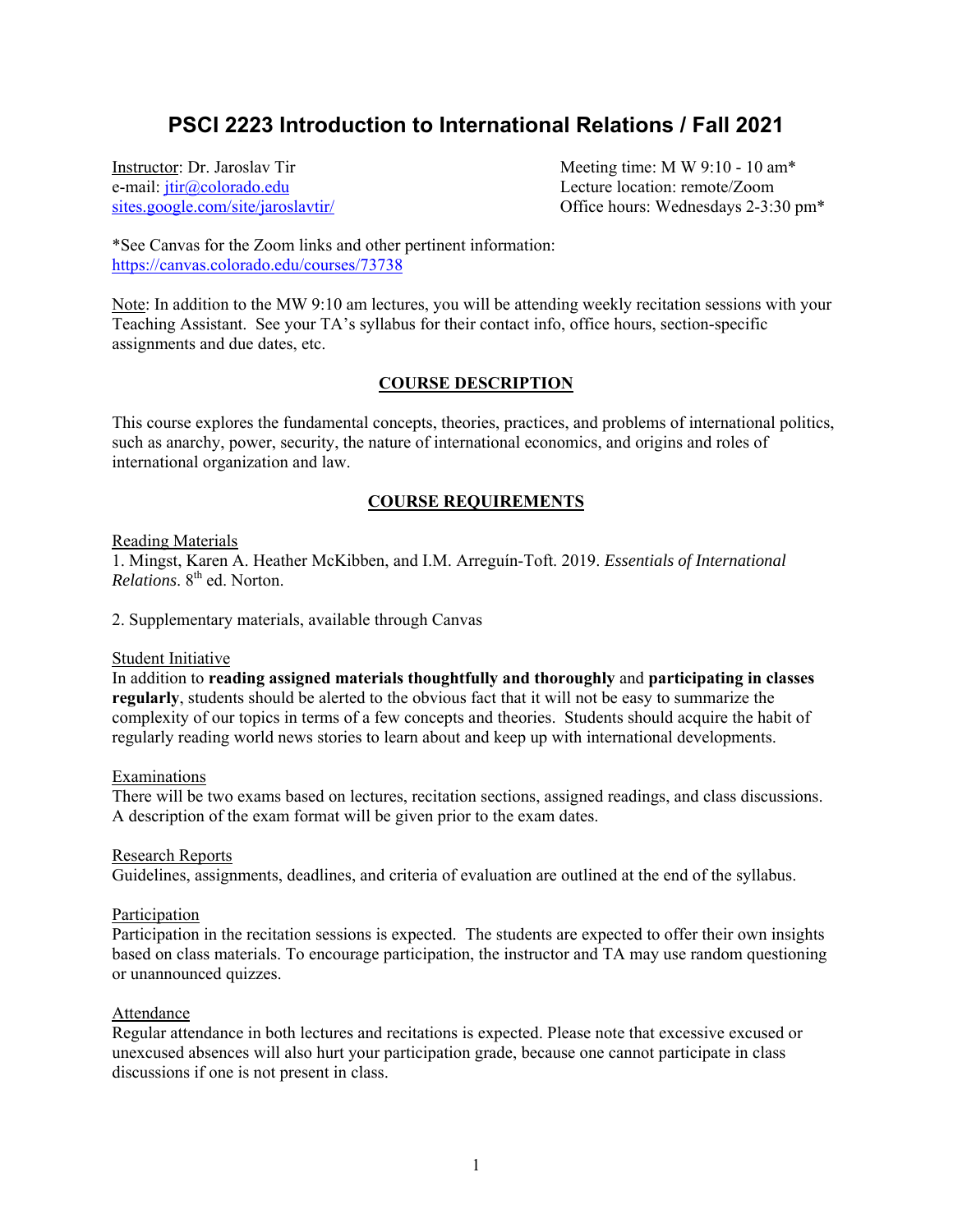## **COURSE RULES**

| <b>OTAGHILLY</b> |     |                  |     |
|------------------|-----|------------------|-----|
| Midterm Exam     | 25% | Research Reports | 25% |
| Final Exam       | 25% | Recitation       | 25% |

Class Policies

Grading Policy

1. Students are expected to turn in the assignments at the beginning of class or stated deadlines and take the exams on the date and time specified. Failure to show up for the exam on time or meet an assignment deadline does not entitle the students to make up the work at a later time.

2. Exceptions to the class requirements and rules are granted at the instructor's discretion, only under circumstances of extreme personal emergency or serious illness. In all instances, appropriate evidentiary documentation will be requested.

3. All academic work must meet the University's standards for academic honesty. Each student is responsible to inform themselves of these standards before conducting any academic work. My academic dishonesty policy is very simple: you will receive a failing grade for the class if you are found cheating on examinations, plagiarizing the work of others, attempting to turn in assignments used in previous classes, or sign the attendance sheet for another student, along with all other possible infractions noted in the University's policy on academic dishonesty. Moreover, disciplinary proceedings to dismiss you from the University may be initiated. I **will not** tolerate academic dishonesty and you **will** face the harshest punishment possible if you attempt it.

4. Students may request their TA to re-read exam answers or papers that they feel have been unfairly evaluated. Requests for re-evaluation must be submitted within a week after it has been returned to the class or the final grade posted, whichever is earlier. The written re-evaluation request statement must explain specifically why the student thinks that the grade should be reconsidered and what grade the assignment deserves. Re-evaluation will be conducted *de novo*., which may result in a lower, higher, or the same grade.

5. Accommodations based on disability and/or religious beliefs will be made whenever possible. But, it is the student's responsibility to let their TA know about **needing such accommodations within the first two weeks of class**. Accommodation requests after this time period may not be granted.

6. The syllabus is a general plan for the course; deviations may be necessary and will be announced.

7. All the lecture materials are considered to be the intellectual property of the instructor and are only to be used by the students enrolled in the class for their own education. Any distribution of the said materials and/or use for commercial purposes **is expressly prohibited**.

8. Additional short readings (e.g. articles, news stories) may be assigned as the semester progresses.

9. See the course Canvas page for additional university-mandated statements on topics such as discrimination, harassment, COVID, etc.

# **10. All students are expected to complete assigned readings before they are discussed in class and they are expected to discuss and respond to random questioning.**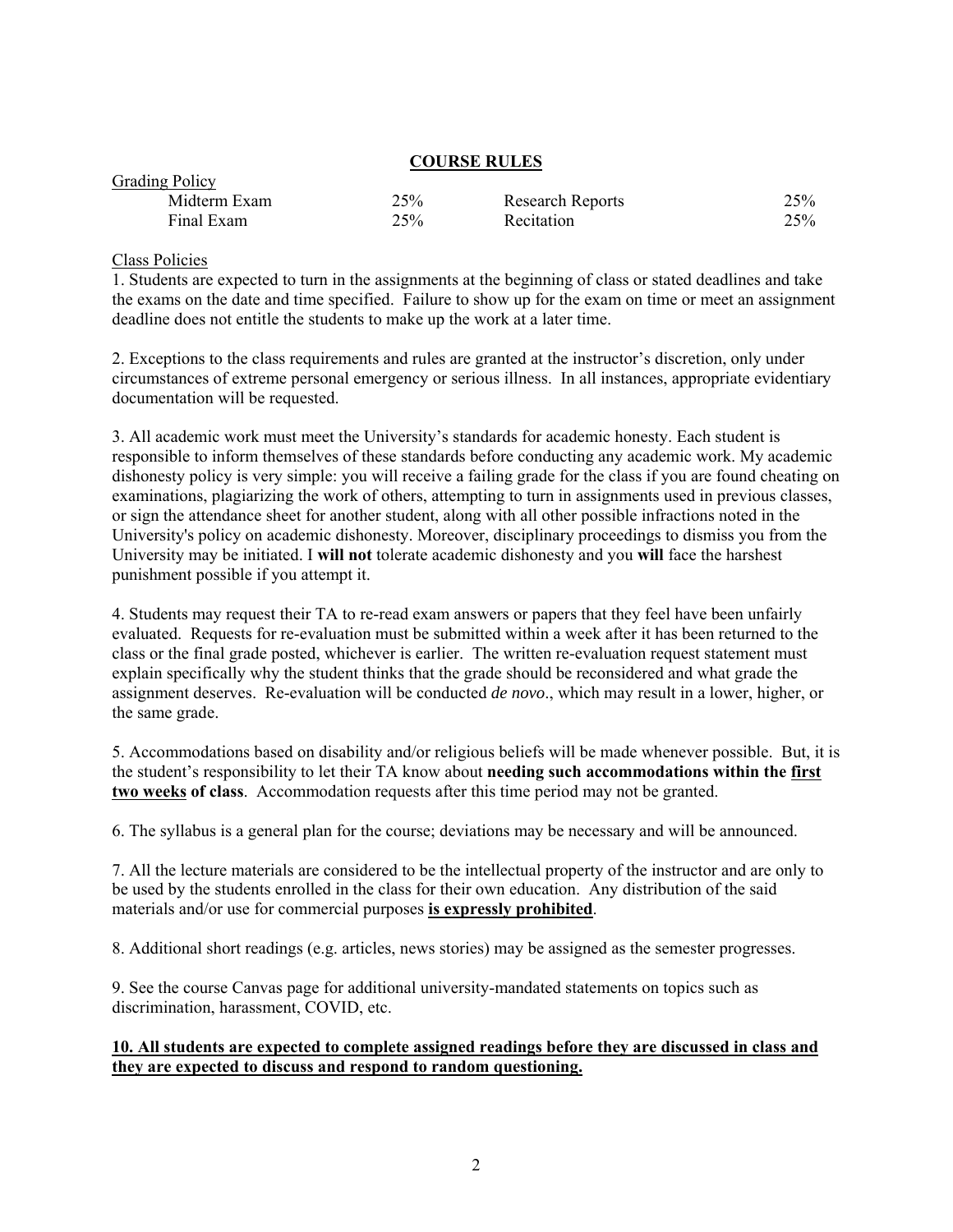# **COURSE OUTLINE: TOPICS AND READINGS**

## I. Introduction

- o Mingst: Chapters 1, 2, 4, and 5
- o Canvas: Ra'anan "The Nation-State Fallacy"
- o Canvas: Barber "Jihad vs. McWorld"

# II. Key Theories of IR

- A. (Neo)Realism
- o Mingst: pp. 67-80, 110-114
- o Canvas: Hobbes "The State of Nature …"
- o Canvas: Thucydides "The Melian Dialogue"
- o Canvas: Waltz "The Origins of War in Neorealist Theory"

## B. (Neo)Liberalism

- o Mingst: pp. 81-86, 116-118
- o Canvas: Pease "Philosophical Roots of Liberalism"
- o Canvas: Moravcsik "Taking Preferences Seriously"

## C. Marxism

- o Mingst: pp. 92-96
- o Canvas: Pease "Marxism"

## III. Key Topics in the Study of International Politics

A. Security

- o Mingst: Chapter 6
- o Canvas: Morgan "Deterrence: A Conceptual Analysis"
- o Canvas: Ziegler "Disarmament"
- o Canvas: Ziegler "Collective Security"
- o Canvas: Russett "The Fact of the Democratic Peace"

#### B. International Economic Relations

- o Mingst: Chapter 8
- o Canvas: Frieden and Lake "International Political Economy"
- o Canvas: Coughlin et al. "Protectionist Trade Policies …"
- o Canvas: Lenin "Imperialism: The Highest Stage of Capitalism"
- o Canvas: Cohn "Dependency Theory"
- o Canvas: Russett & Oneal "Triangulating Peace" esp. pp. 127-133, 154-155

## C. International Institutions and Law

- o Mingst: Chapters 9 and 7
- o Canvas: Pease "Liberalism and the Nature of International Organizations"
- o Canvas: Akenhurst "Is International Law Really Law?"
- o Canvas: Russett, Oneal & Davis "The Third Leg of the Kantian Tripod" esp. pp. 441-449, 462

Midterm Exam: Monday, October 18, 9:10 am Final Exam: Wednesday, December 15, 7:30 pm